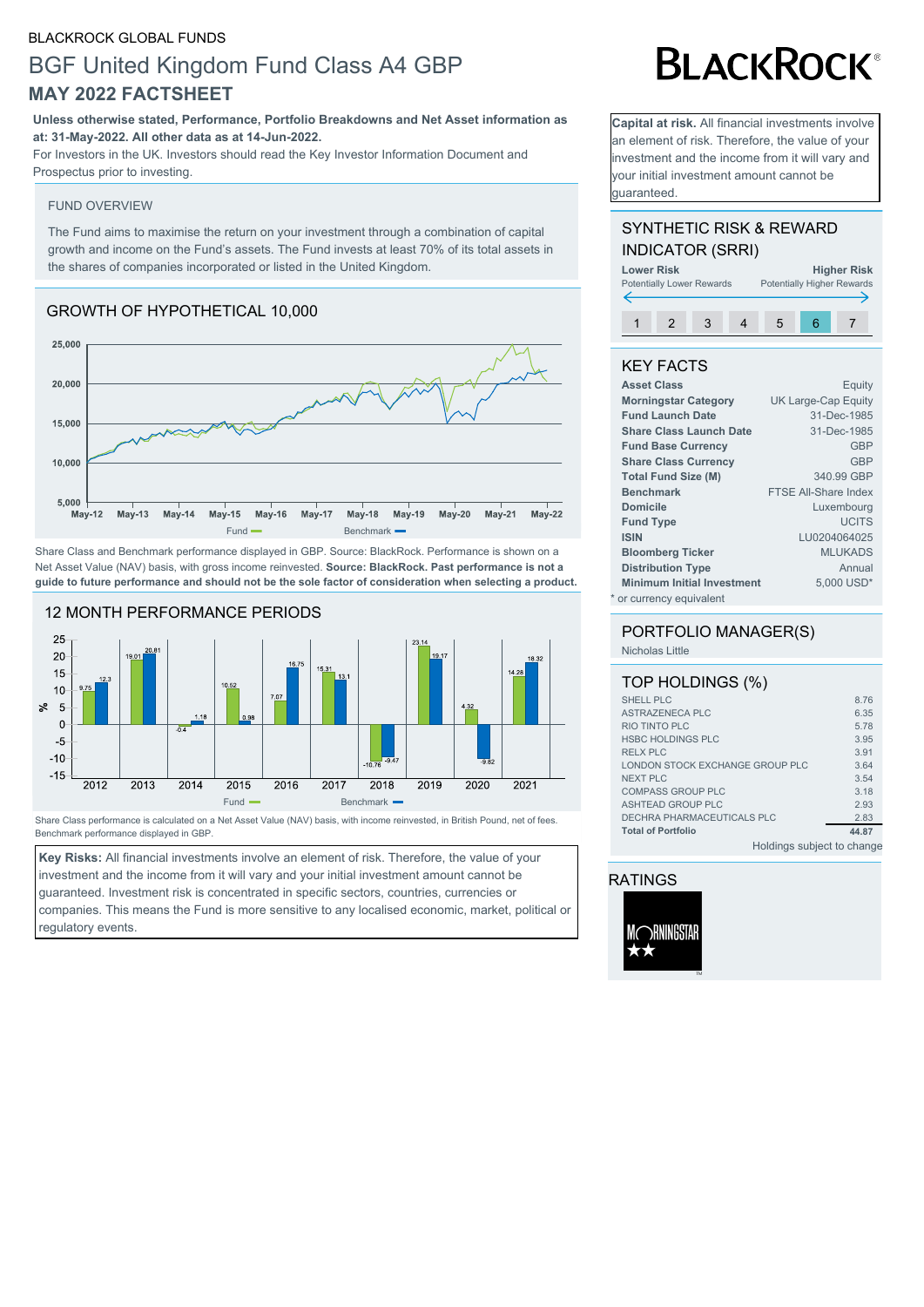#### SECTOR BREAKDOWN (%)

|                               | <b>Fund</b> | <b>Benchmark</b> | <b>Active</b> |
|-------------------------------|-------------|------------------|---------------|
| <b>Consumer Discretionary</b> | 17.61       | 10.58            | 7.04          |
| Industrials                   | 15.84       | 10.68            | 5.16          |
| <b>Financials</b>             | 13.08       | 16.27            | $-3.19$       |
| <b>Health Care</b>            | 12.03       | 11.38            | 0.65          |
| Technology                    | 11.19       | 1.30             | 9.89          |
| <b>Basic Materials</b>        | 9.34        | 8.70             | 0.64          |
| Energy                        | 8.94        | 11.31            | $-2.37$       |
| <b>Consumer Staples</b>       | 5.77        | 15.22            | $-9.45$       |
| Telecommunications            | 3.37        | 2.20             | 1.17          |
| Other                         | 2.46        | 3.07             | $-0.61$       |
| Cash and/or Derivatives       | 0.38        | 0.00             | 0.38          |
| Other                         | 0.00        | 9.30             | $-9.30$       |
|                               |             |                  |               |

Negative weightings may result from specific circumstances (including timing differences between trade and settlement dates of securities purchased by the funds) and/or the use of certain financial instruments, including derivatives, which may be used to gain or reduce market exposure and/or risk management. Allocations are subject to change.

| FEES AND CHARGES          |          |
|---------------------------|----------|
| <b>Max Initial Charge</b> | 5.00%    |
| <b>Exit Fee</b>           | $0.00\%$ |
| <b>Ongoing Charge</b>     | 1.81%    |
| <b>Performance Fee</b>    | $0.00\%$ |
|                           |          |

#### DEALING INFORMATION

| <b>Settlement</b>        | Trade Date + 3 days          |
|--------------------------|------------------------------|
| <b>Dealing Frequency</b> | Daily, forward pricing basis |



#### MARKET CAPITALISATION (%)



#### **GLOSSARY**

**Market Capitalisation:** is the total value of the shares issued by a company which trades on the stock exchange.

**Ongoing Charge:** is a figure representing all annual charges and other payments taken from the fund.

Price to Book Ratio: represents the ratio of the current closing price of the share to the latest quarter's book value per share.

**Price to Earnings (TTM) Ratio:** represents the ratio of the market price per share of a company to the company's earnings per share for a twelve-month period (usually the last 12 months or trailing twelve months (TTM)).

 $\bigotimes$  +44 (0) 20 7743 33 $\bigotimes$  investor.services@blackrock.com  $\bigoplus$  blackrock.co.uk

**Quartile Rank:** categorises a fund into four equal bands based on their performance over a specified period within the relevant Morningstar's sector. The top or first quartile contains the top 25% of funds, through to the bottom or 4th quartile which contains the bottom 25% of funds.

**SRRI:** is a value based on the volatility of the fund, which gives an indication of the overall risk and reward profile of the Fund.

**Performance Fee:** is charged on any returns that, subject to a High Water Mark, the Fund achieves above it's performance fee benchmark. Please refer to the Prospectus for further information.

#### **IMPORTANT INFORMATION:**

All financial investments involve an element of risk. Therefore, the value of your investment and the income from it will vary and your initial investment amount cannot be guaranteed. This document is marketing material. BlackRock Global Funds (BGF) is an open-ended investment company established and domiciled in Luxembourg which is available for sale in certain jurisdictions only. BGF is not available for sale in the U.S. or to U.S. persons. Product information concerning BGF should not be published in the U.S. BlackRock Investment Management (UK) Limited is the Principal Distributor of BGF and may terminate marketing at any time. Subscriptions in BGF are valid only if made on the basis of the current Prospectus, the most recent financial reports and the Key Investor Information Document, which are available in registered jurisdictions and available in local language where registered can be found at www.blackrock.com on the relevant product pages. . Prospectuses, Key Investor Information Documents and application forms may not be available to investors in certain jurisdictions where the Fund in question has not been authorised. Investors should understand all characteristics of the funds objective before investing. For information on investor rights and how to raise complaints please go to https://www.blackrock.com/corporate/compliance/investor-right available in in local language in registered jurisdictions. In the UK and Non-European Economic Area (EEA) countries: this is Issued by BlackRock Investment Management (UK) Limited, authorised and regulated by the Financial Conduct Authority. Registered office: 12 Throgmorton Avenue, London, EC2N 2DL. Tel: + 44 (0)20 7743 3000. Registered in England and Wales No. 02020394. For your protection telephone calls are usually recorded. Please refer to the Financial Conduct Authority website for a list of authorised activities conducted by BlackRock.© 2022 BlackRock, Inc. All Rights reserved. BLACKROCK, BLACKROCK SOLUTIONS, iSHARES, SO WHAT DO I DO WITH MY MONEY, INVESTING FOR A NEW WORLD, and BUILT FOR THESE TIMES are registered and unregistered trademarks of BlackRock, Inc. or its subsidiaries in the United States and elsewhere. All other trademarks are those of their respective owners.